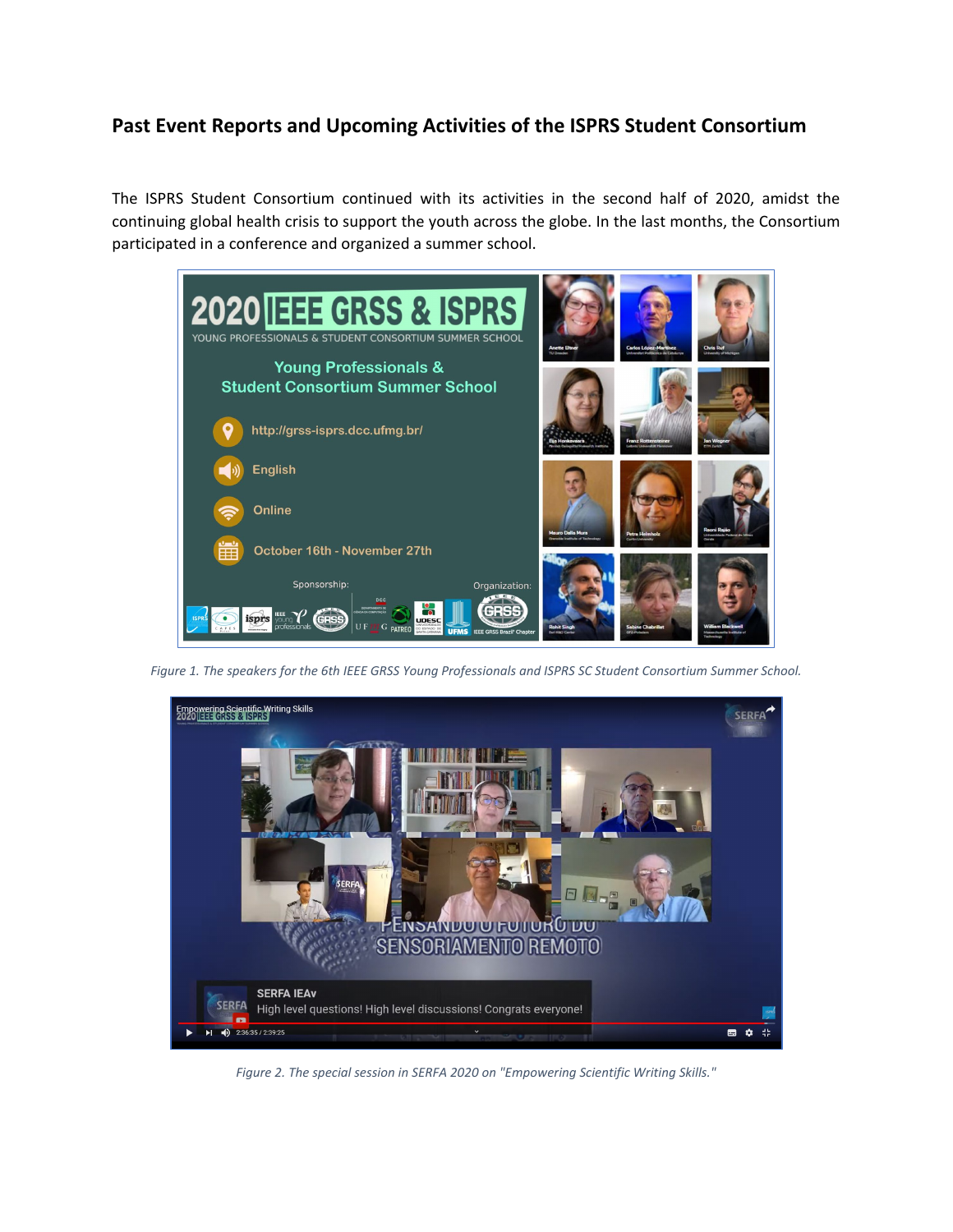With the hard work and efforts of the local organizers from Brazil, the  $6<sup>th</sup>$  edition of the IEEE GRSS Young Professionals and ISPRS Student Consortium Brazil Summer School was converted to an online event, composed of a series of lectures delivered every week from October to December 2020 under the theme "Emerging Trends in Remote Sensing Science and Applied Machine Learning." A total of 12 lectures were organized with speakers from different countries covering the topics of photogrammetry, remote sensing, machine learning and current and upcoming satellite missions. The summer school was well-received by the members of the Consortium, with the first lecture garnering a total of about 2,600 views on the ISPRS SC YouTube Channel (https://www.youtube.com/feed/my\_videos). On top of these regular lectures, a special session was also hosted in the 10th edition of the Remote Sensing for Defense Applications (Portuguese: Simpósio de Sensoriamento Remoto de Aplicações em Defesa, SERFA 2020), entitled "Empowering Scientific Writing Skills," featuring three incredible speakers, namely, Dr. Jack Schuenemeyer (University of Delaware and Southwest Statistical Computing, LLC), Dr. Alejandro Frery (Victoria University of Wellington, Australia) and Dr. Evlyn Novo (Brazilian Institute for Space Research, INPE), who talked about the scientific writing process, the ethics of technical writing and gave valuable advice to the audience about publishing your research.



*Figure 3. The panel discussion in ACRS 2020 on the roles of international academic societies in the pandemic.*

The Asian Conference on Remote Sensing (ACRS 2020) organized annually by the Asian Association on Remote Sensing (AARS) and this year, together with Chinese National Committee for Remote Sensing (CNCRS), arranged a special panel discussion related to the roles of international academic societies during this pandemic. Ms. Sheryl Rose Reyes, President of the ISPRS SC, participated in this panel discussion together with Dr. Christian Heipke, Dr. Paolo Gamba and Dr. Gu Xingfa and the session was moderated by Dr. Kohei Cho. The ISPRS SC President held a presentation on the challenges that many of the Consortium members faced at the onset of the pandemic and provided several examples of the activities developed and hosted by the organization in order to support the youth at this challenging time.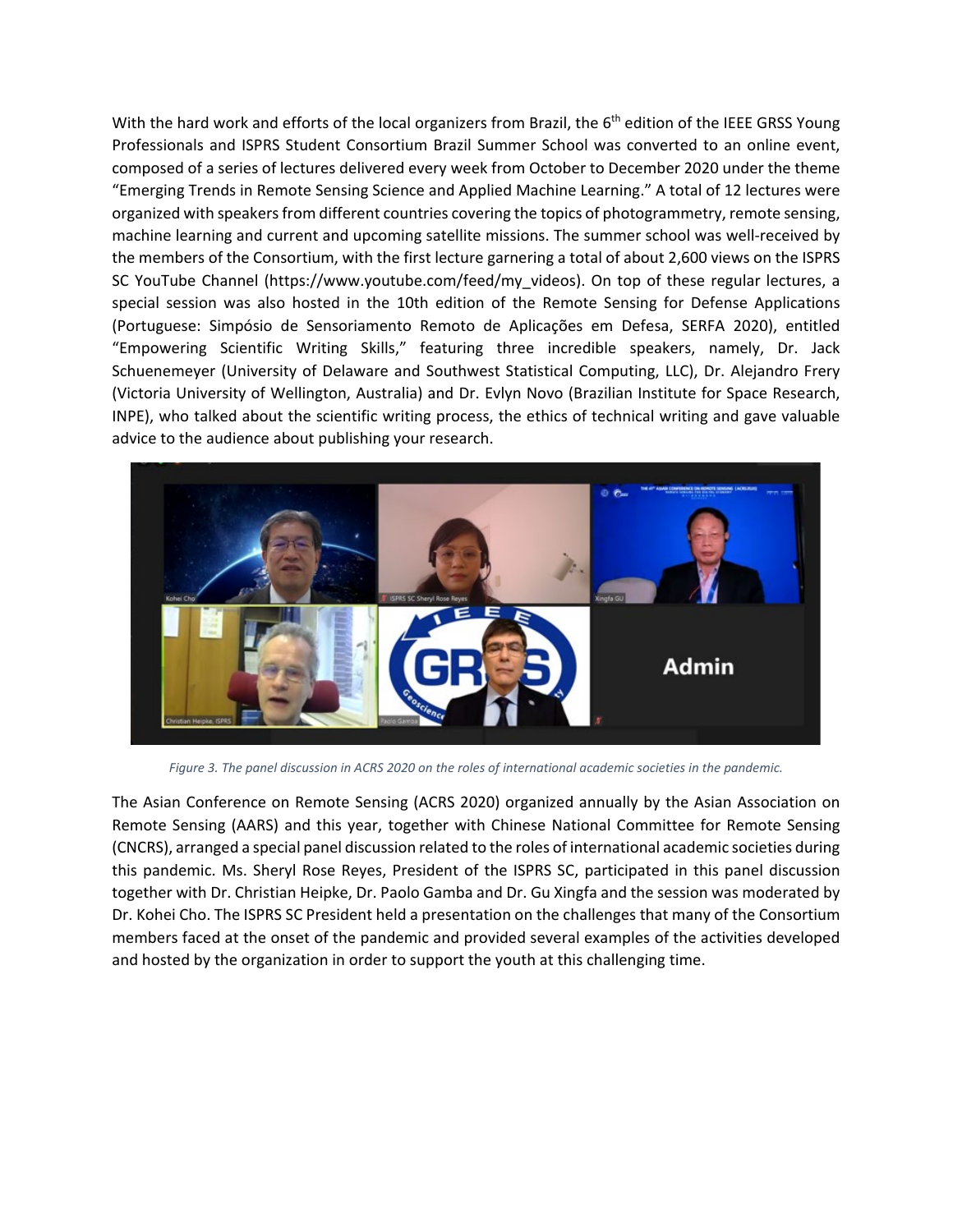

*Figure 4. The call for applications for the ISPRS SC Leadership and Service Mentoring Programme (you can scan the QR code for the full document related to the call).*

The ISPRS SC Board of Directors, given the extended term, continues to work on activities that can be promoted to foster meaningful connections among our members and to further the advancement of their personal and professional skills. In order to train and familiarize aspiring applicants for the next Board of Directors, the Leadership and Service Mentoring Programme has been launched recently. This programme primarily aims to train and familiarize qualified individuals with the responsibilities of the position they are interested in and about the activities of the Consortium. In addition, they will be involved and immersed in the actual work done by the current Board of Directors and will be given a set of milestones that must be achieved by the end of the programme. Lastly, this programme aims to provide skills necessary not only on the professional level, but also skills that can contribute to one's personal growth through cooperation and coordination of activities and development of ideas to foster the career advancement and professional progress of the members of the Consortium. The initial deadline for applications is on December 28, 2020 (se[e http://sc.isprs.org/home.html](http://sc.isprs.org/home.html) for more information).

Following this programme, the ISPRS Student Chapters will be launched early next year. These Student Chapters are envisioned to strengthen local professional networks and connect these networks to the Consortium and ISPRS, to provide a platform for members coming from the same region or university to meet and share knowledge and to further promote the activities of the ISPRS SC by organizing and leading events for the youth.

The Board of Directors also moves forward with the preparations for the ISPRS 2021 Congress, particularly with the organization of the planned activities for the Youth Forum and the reviewing process for the technical sessions.

Finally, the Consortium will be teaming up with the Ladies of Landsat, Sisters of SAR, ASPRS Student Advisory Council and the MS IEEE GRSS Chapter to organize a monthly GeoMixer event that will serve as a platform for the remote sensing and geospatial community to meet and connect. The first GeoMixer is tentatively scheduled for January 2021.

Despite the changing lifestyle we are all facing today, the Consortium will continue in organizing activities and supporting the youth. Stay tuned for announcements on our official website [\(http://sc.isprs.org/\)](http://sc.isprs.org/) and